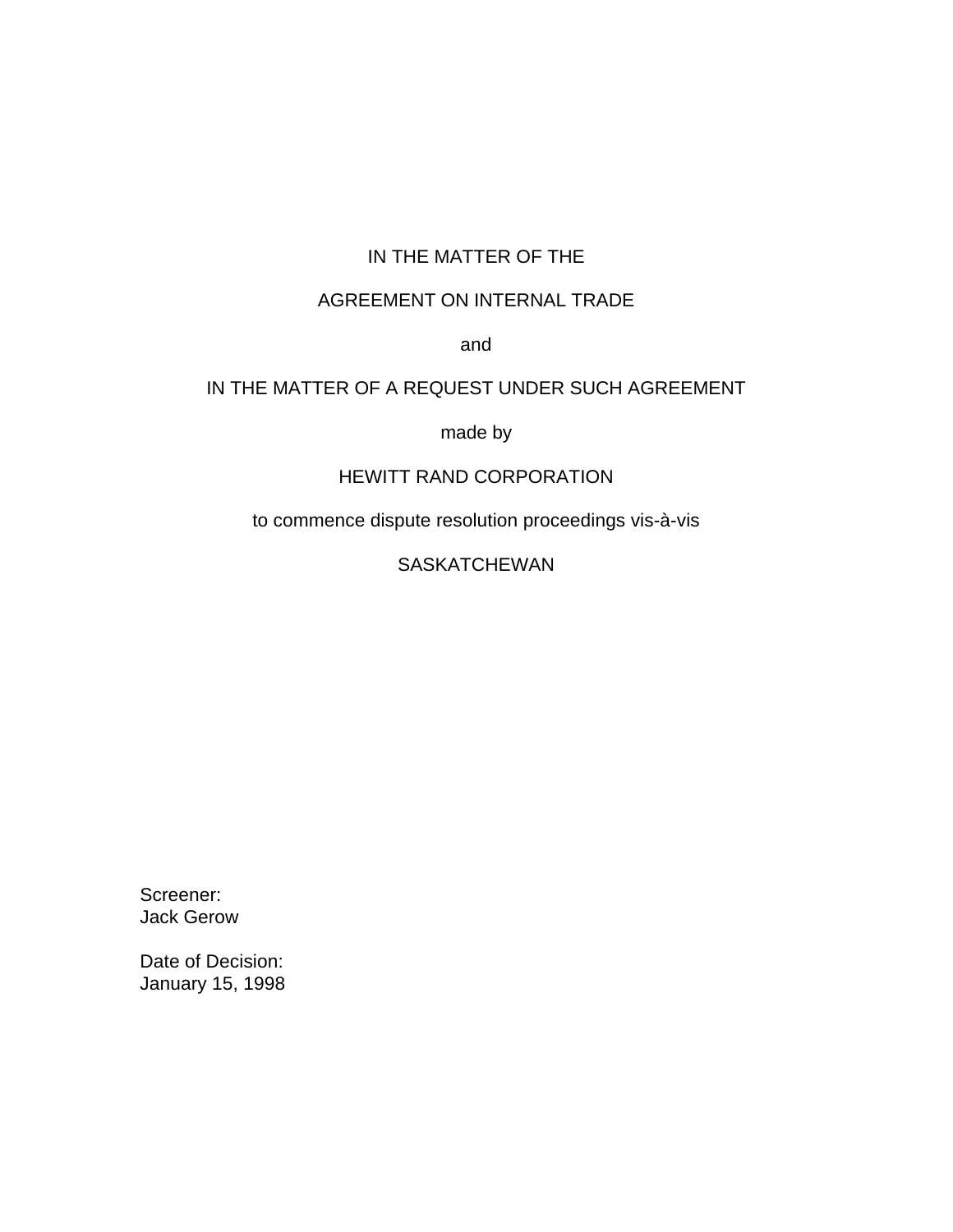This is an intervention under the *Agreement on Internal Trade* (the

"Agreement"). Such Agreement is between Canada, the Provinces and the Territories. They executed it on July 18, 1994. The objective of the agreement is "to reduce and eliminate, to the extent possible, barriers to the free movement of persons, goods, services and investments within Canada and to establish an open, efficient and stable domestic market". Furthermore, the parties to the Agreement recognized and agreed that "enhancing trade and mobility within Canada would contribute to the attainment of this goal".

The parties in this intervention are Hewitt Rand Corporation and Saskatchewan.

The Hewitt Rand Corporation, on December 16, 1997, initiated under Chapter 17 (Part B) of the Agreement a Person-to-Government Dispute Resolution intervention. Hewitt Rand alleges that Saskatchewan violated Articles 403, 404, and 504 of the Agreement in its Request for Proposals (RFP) Reference #101697-3 for computers by limiting bidding to those manufacturers and/or suppliers which qualify for evaluation under the Gartner Group's Tier 1 or Tier 2 for desktop computers and the Gartner Group's Tier 1, Tier 2 or Tier 3 for laptop computers and notebooks.

In response to such application, the Ministry of Employment of Investment of British Columbia, on December 23, 1997, appointed me to act as Screener and established the process to be used by me for the review of the Hewitt Rand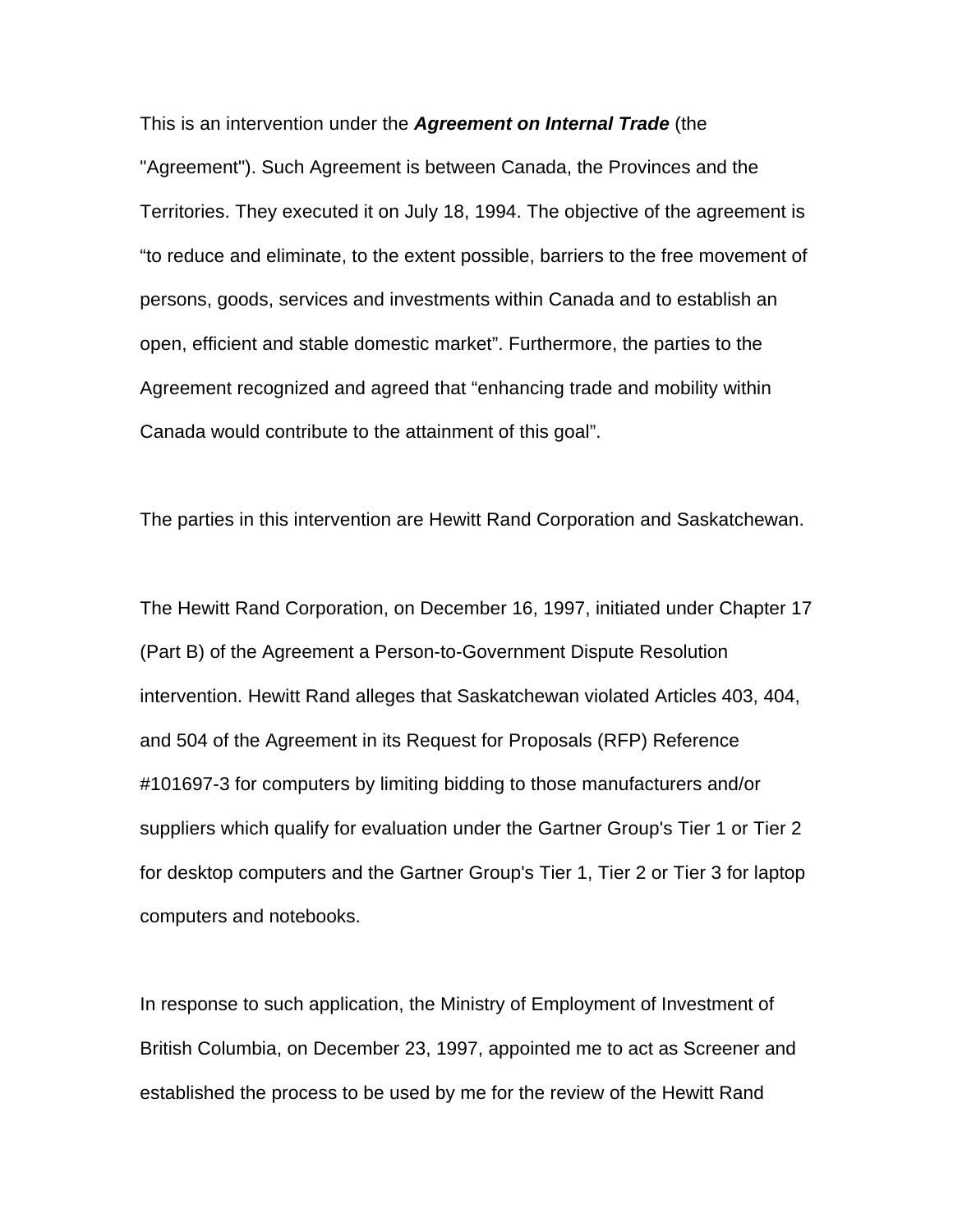Corporation's request. Such appointment included terms of reference as provided under Article 1713 (2) of the Agreement. This Article empowers each party to the Agreement to establish the process to be used by its screener in this intervention. Among other terms established by British Columbia, both the Hewitt Rand Corporation and Saskatchewan were invited to make submissions to the screener and, if such submissions were made, Hewitt Rand and Saskatchewan were required to provide a copy of such submission to the other side.

#### **Hewitt Rand Submission:**

In summary, Hewitt Rand submits that "Article 504, Section 3 (g) of the Agreement has been contravened". It deals with "the unjustifiable exclusion of a supplier from tendering". In addition, Hewitt Rand submits that Articles 403 and 404 have been contravened. Those Articles deal with the prohibition of obstacles and legitimate objectives that will permit obstacles.

#### **Saskatchewan Submission:**

In summary, Saskatchewan submits that the use of the Gartner Group tiering method of assessment to qualify vendors is proper within the meaning of the Agreement. That a specific vendor, such as Hewitt Rand, does not qualify for an evaluation by the Gartner Group is not evidence that the use of such a standard is in violation of the Agreement and discriminates vendors on the basis of the vendor's geographic location.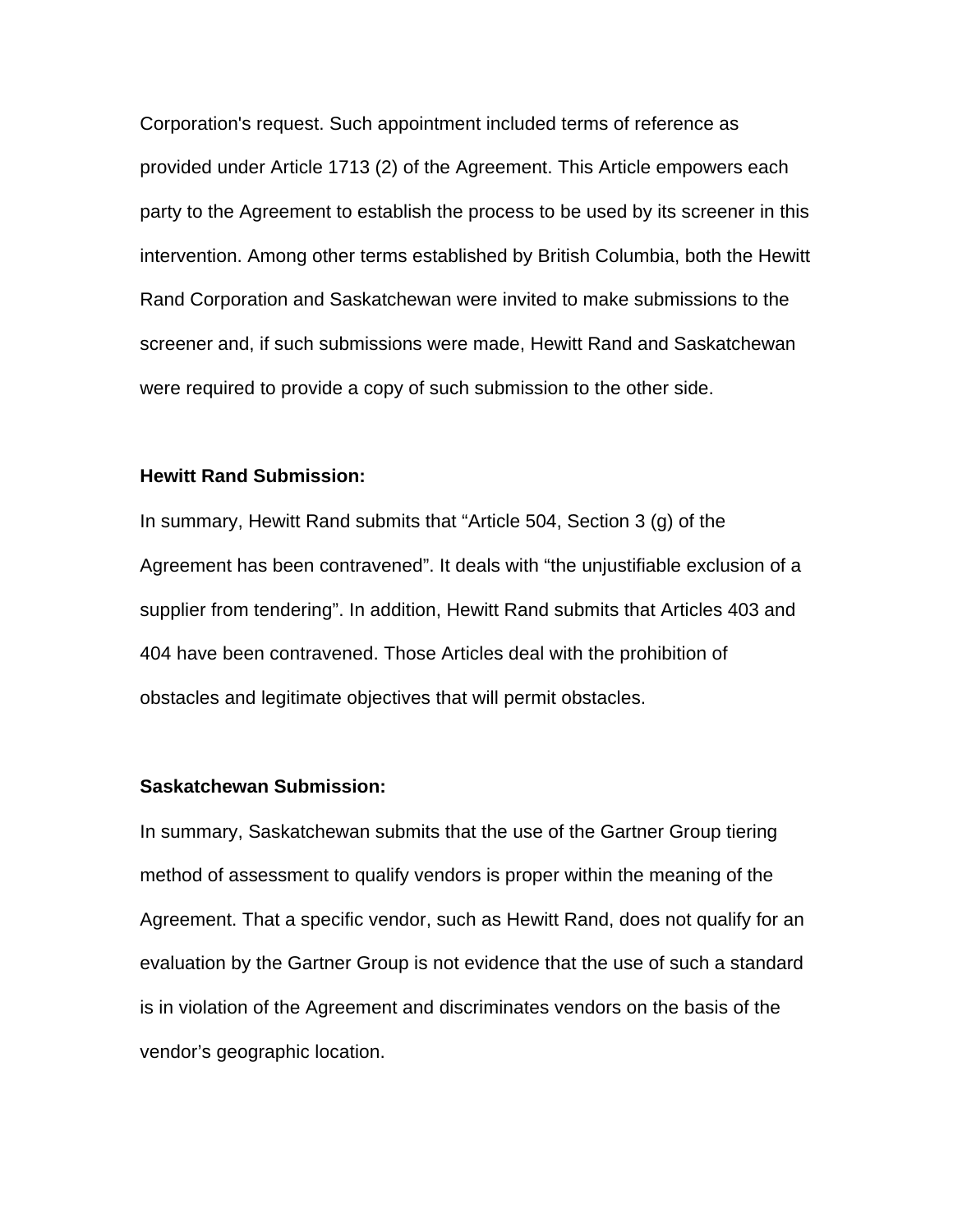### **Decision:**

Hewitt Rand maintains that Article 403, 404 and 504: 3. (g) have been contravened. Article 504: 3. (g) deals with the exclusion of suppliers from bidding on contracts. On the basis of the submissions before me, I find that the use of the Gartner Group's assessment method not an *"unjustifiable exclusion"* within the meaning of the Agreement. I reach this conclusion by my reading of Article 506:8. of the Agreement. It provides as follows:

*"An entity may limit a contract award to goods, services or suppliers that have been assessed (for example, certified, evaluated, qualified, registered or verified) by an independent nationally-recognized and industry supported organization such as the Standards Council of Canada".*

I am satisfied that the Gartner Group is *"an independent nationally-recognized and industry supported organization".* Its tiering assessment method is recognized and used in a number of jurisdictions. Such method does not assess vendors on the basis of geography. Whether British Columbia uses the Gartner Group's assessment method is not material in this intervention. British Columbia has the right under the Agreement to limit a contract award on the Gartner Group's assessment method or any other method that meets the test of Article 506:8. and other relevant provisions of the Agreement. That Saskatchewan and British Columbia use different methods of assessment is not sufficient cause to find a violation of the Agreement. Both Saskatchewan vendors and British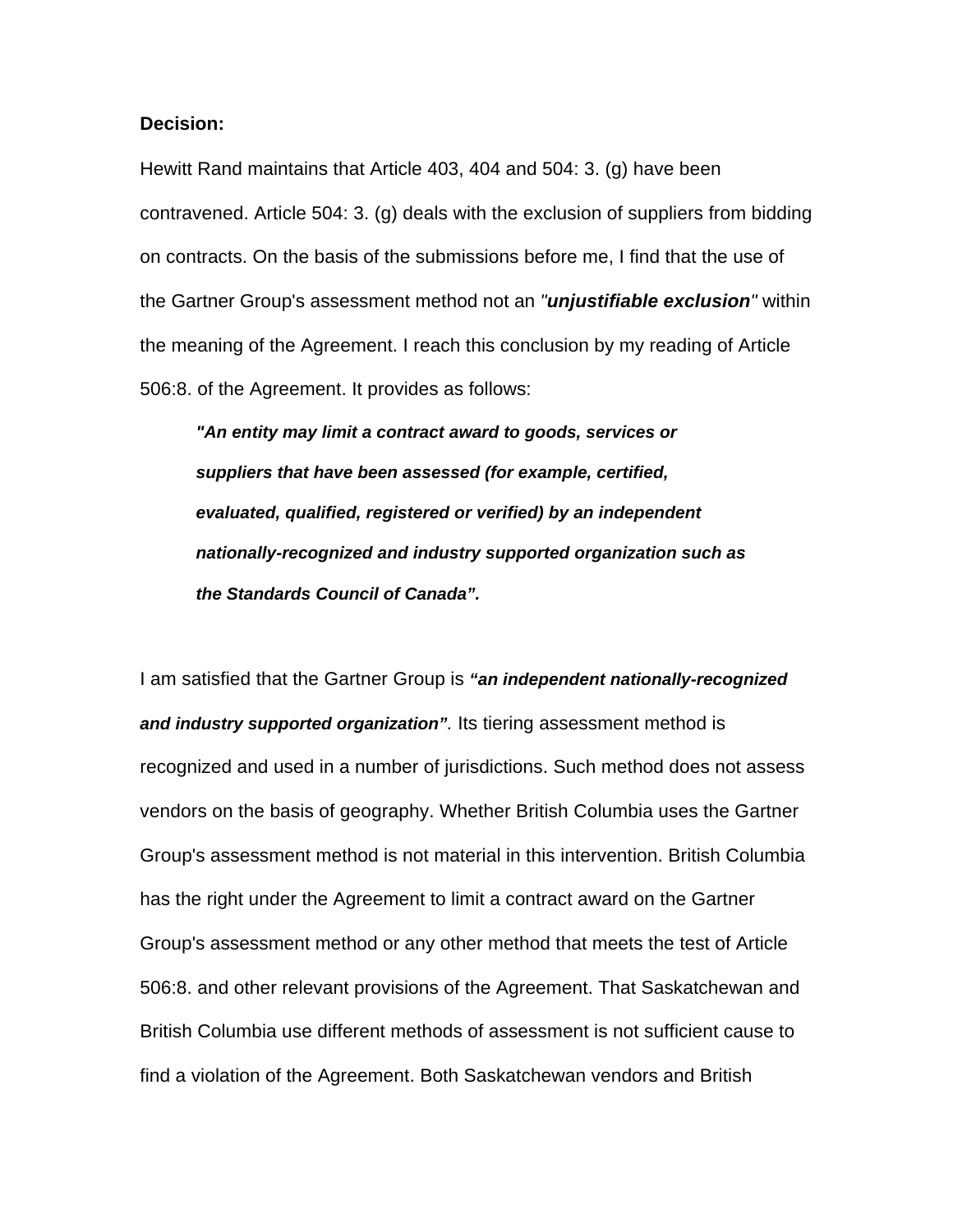Columbia vendors face an equal test, the Gartner Group's assessment method, when bidding in Saskatchewan for contracts contemplated here. When bidding in British Columbia, the test is different for all vendors. Different tests, in and of themselves, do not mean that one test is proper and the other is not. It may be argued by some that it is in the general interest to have some standards for qualification that are universal and proper. Such argument is not within the jurisdiction to this intervention.

With respect to Articles 403 and 404, Hewitt Rand submits that Saskatchewan has not provided a "defense" on an alleged contravention of Article 403 and 404. Article 403 of the Agreement provides that:

# *Subject to Article 404, each party shall ensure that any measure it adopts or maintains does not operate to create an obstacle to internal trade.*

Saskatchewan submits that the RFP in this case is not inconsistent with Article 403 and therefore Article 404 would not be invoked to justify the maintenance of the use of a standard. Given my reading of Article 506: 8. and the submissions before me, I find that the RFP in this intervention is not inconsistent with Article 403.